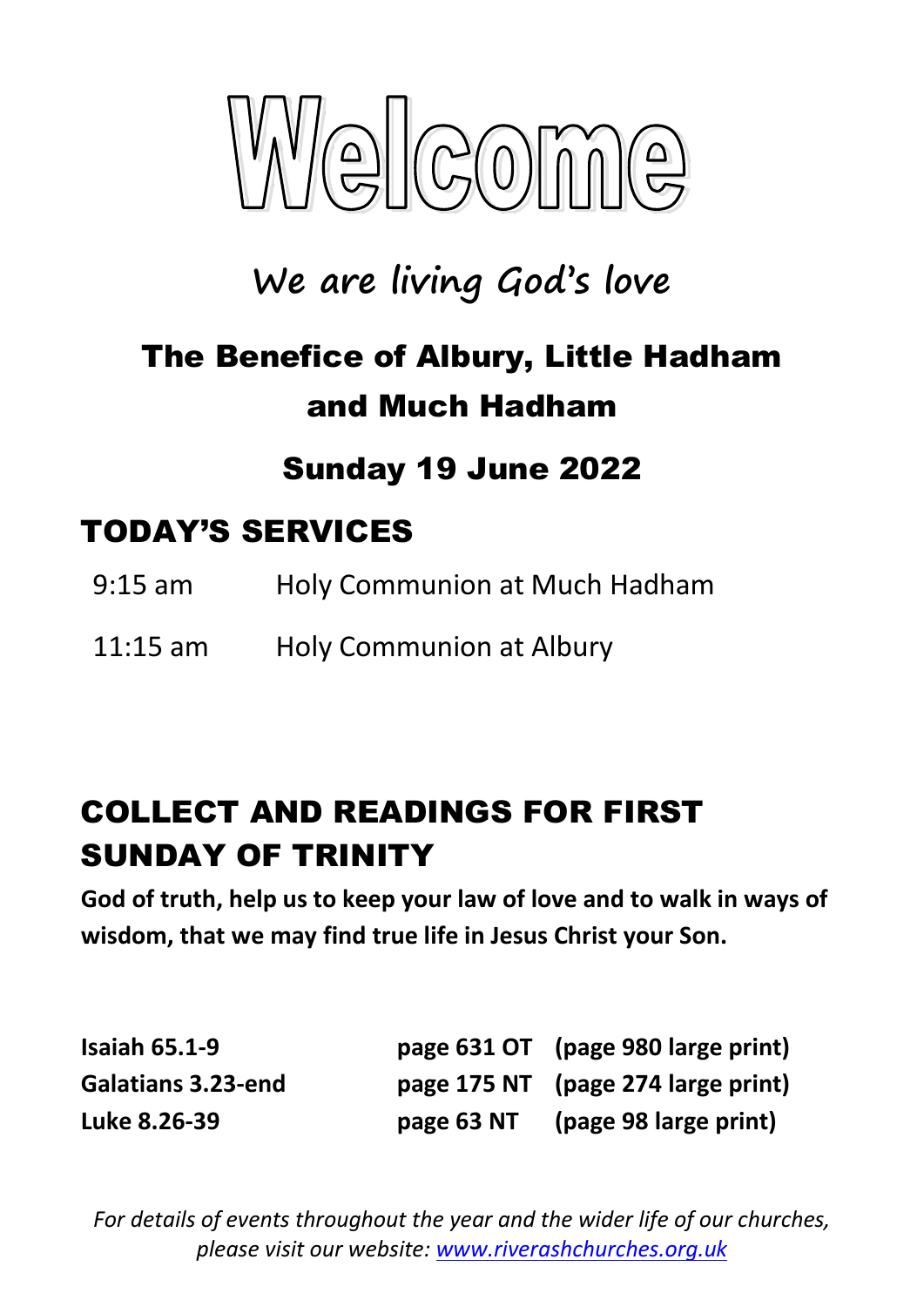## FUTURE SERVICES

| 22 June              | 10:00 am   | Mid-week Communion at Little Hadham                          |
|----------------------|------------|--------------------------------------------------------------|
| 26 June<br>Trinity 2 | $9:15$ am  | Holy Communion at Much Hadham                                |
|                      | $11:15$ am | Holy Communion at Little Hadham                              |
| 3 July<br>Trinity 3  | $9:15$ am  | Holy Communion for all the church<br>family at Much Hadham   |
|                      | 10:00 am   | <b>BCP Patronal Festival Holy Communion</b><br>at St Thomas' |
|                      | $11:15$ am | Holy Communion at Albury                                     |
| 10 July<br>Trinity 4 | $9:15$ am  | Holy Communion at Much Hadham                                |
|                      | $11:15$ am | Holy Communion at Little Hadham                              |

### **PRAYERS**

#### **We pray for:**

Stuart Saggers, Margaret Radley, Gabriel Carn, Beth Cockburn *Names are kept on the prayer list for three weeks. Please inform Steve or Fiona if someone has a long-term illness.*

#### **We pray for the bereaved family and friends of:**

Clare Howard, Stanley Ripsher

### PRAYER CHAIN

Do you need prayer for any reason? We have a team of people who can be contacted, in confidence, throughout the week.

### **Alice 504781 Janet 842671 Karin 771532**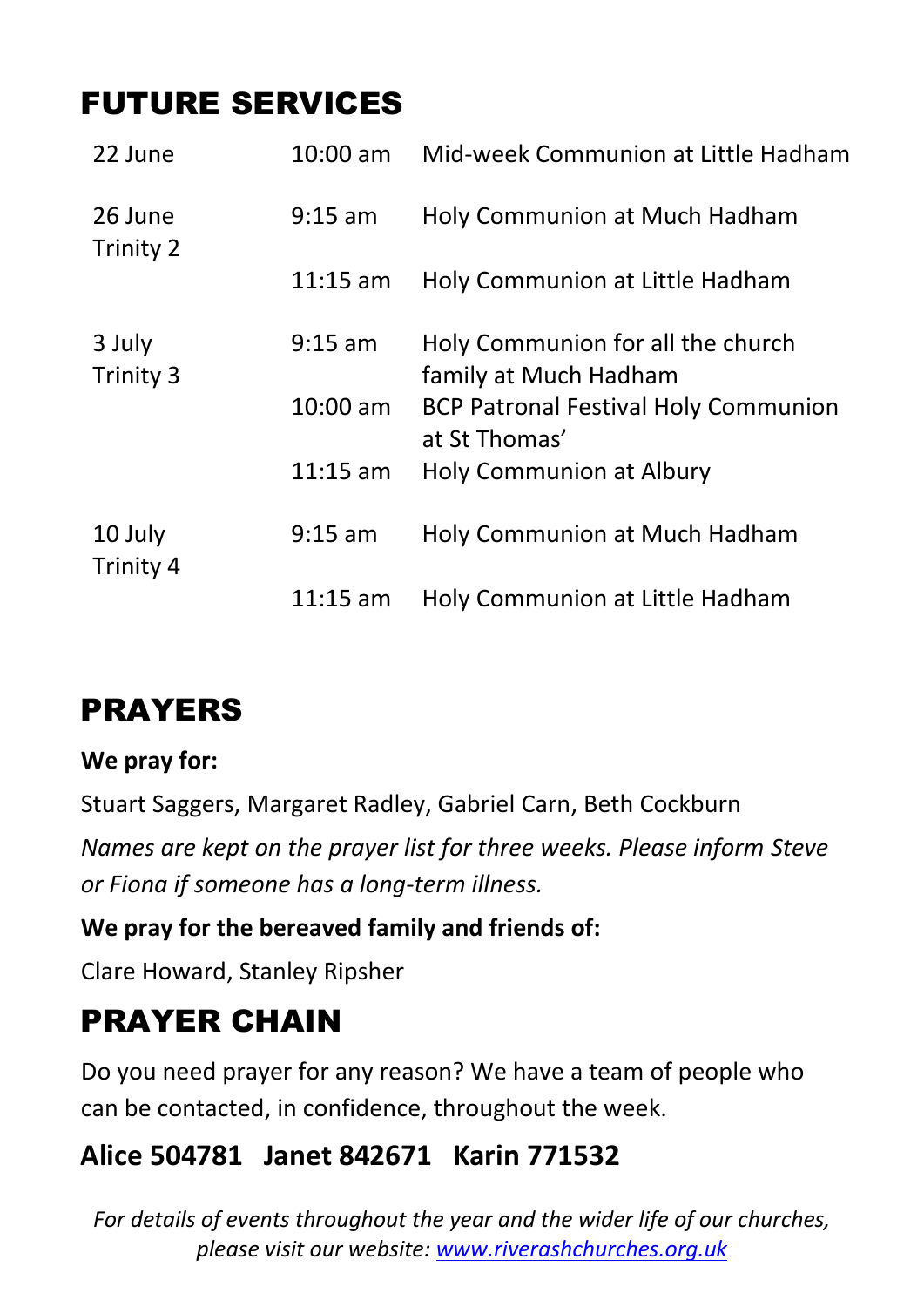# NEWS AND EVENTS

#### **TODAY at St Andrew's and St Mary's**

We welcome PC Gary Bentley to our services. Gary is the Chair of Hertfordshire Christian Police Association and is coming to speak on 'Being a Copper and a Christian' at both services.

### **Much Hadham Open Gardens Day, 26 June, 12-5 pm**

Gardens large and small will be open, mainly with easy access to the High Street. Registration and free car parking at the Village Hall.

Entrance fee £5, to The Friends of Much Hadham Parish Church, and accompanied children free.

#### **Home Group**

The next online home group is on Monday 27 June at 7:30 pm. New members are welcome, please contact Peter Radley.

#### **Communion at St Andrew's**

We will soon be returning to sharing the chalice at communion. It will also be possible to receive communion with the bread intincted (dipped) in the wine for you, as at present. This will eventually be phased out.

#### **Streaming of services**

9:15 am Sunday services at St Andrew's will continue to be streamed via Zoom until July. Streaming of any service will no longer be possible after July.

This does not affect the midweek Zoom morning prayer or the online home group as these are streamed from the homes of those who lead them.

#### **Lost your pew leaflet or need to know the Bible readings?**

Sunday Bible readings for each quarter are available on the church website. The pew leaflet for each week can be read or downloaded. You will find these and other useful information under 'Notices'.